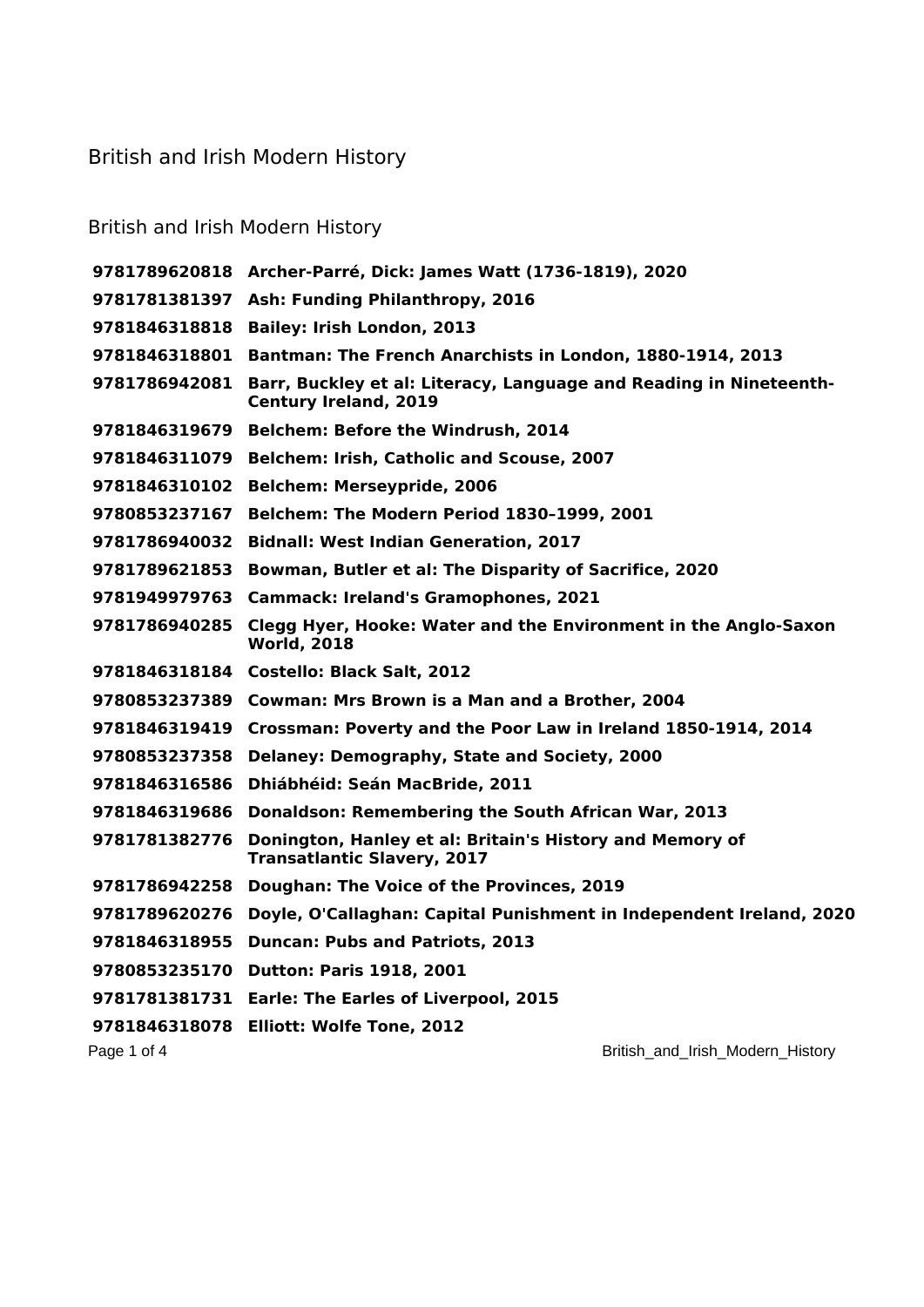| 9781786940452 | Flewelling: Two Irelands Beyond the Sea, 2018                                                                                                   |
|---------------|-------------------------------------------------------------------------------------------------------------------------------------------------|
| 9781846318634 | Frost, North: Militant Liverpool, 2013                                                                                                          |
| 9780859897280 | G. Jamieson: Ebb Tide in the British Maritime Industries, 2003                                                                                  |
| 9781789621600 | Gerzina: Britain's Black Past, 2020                                                                                                             |
| 9780859898676 | Harrison: The Young Kim Philby, 2012                                                                                                            |
| 9780853237631 | Hayes, Hill: 'Millions Like Us'?, 1999                                                                                                          |
| 9781786940476 | <b>Hearty: Critical Engagement, 2018</b>                                                                                                        |
| 9781800855397 | Hepworth: 'The Age-Old Struggle', 2021                                                                                                          |
| 9781786941237 | Holohan: Reframing Irish Youth in the Sixties, 2018                                                                                             |
| 9781846319426 | Hopkins: The Politics of Memoir and the Northern Ireland Conflict,<br>2014                                                                      |
| 9781781382547 | Huddie: The Crimean War and Irish Society, 2016                                                                                                 |
| 9781786940650 | Hughes, MacRaild: Crime, Violence and the Irish in the Nineteenth<br>Century, 2018                                                              |
| 9781789621846 | Hughes, Morrissey: Southern Irish Loyalism, 1912-1949, 2020                                                                                     |
| 9781781382974 | Hughes: Defying the IRA?, 2017                                                                                                                  |
| 9781789622409 | Ingelbien, Galavan: Figures of Authority in Nineteenth-Century<br>Ireland, 2020                                                                 |
| 9781846311987 | Jackson: Popular Opposition to Irish Home Rule in Edwardian Britain,<br>2009                                                                    |
| 9781846312007 | <b>Jenkinson: Black 1919, 2009</b>                                                                                                              |
| 9781789620313 | Johnson: Middle-Class Life in Victorian Belfast, 2020                                                                                           |
| 9780853236269 | Kirkland: Identity Parades, 2002                                                                                                                |
| 9781846312359 | Klein: Invisible Men, 2010                                                                                                                      |
| 9781789620832 | Knox, McKinlay: Jimmy Reid, 2019                                                                                                                |
| 9781781381823 | Lane, Murphy: Leisure and the Irish in the Nineteenth Century, 2015                                                                             |
|               | 9780853236764 Lawrence, Starkey: Child Welfare and Social Action in the Nineteenth<br>and Twentieth Centuries: International Perspectives, 2001 |
| 9780853234357 | Lawton, Lee: Population and Society in Western European Port-<br>Cities, c. 1650-1939, 2001                                                     |
| 9781786941770 | Loughlin: Fascism and Constitutional Conflict, 2019                                                                                             |
| 9780853236528 | <b>MacRaild: Culture, Conflict and Migration, 1998</b>                                                                                          |
| 9780853239390 | <b>MacRaild: Faith, Fraternity and Fighting, 2005</b>                                                                                           |
| 9781846316999 | Macilwee: The Liverpool Underworld, 2011                                                                                                        |

Page 2 of 4 British\_and\_Irish\_Modern\_History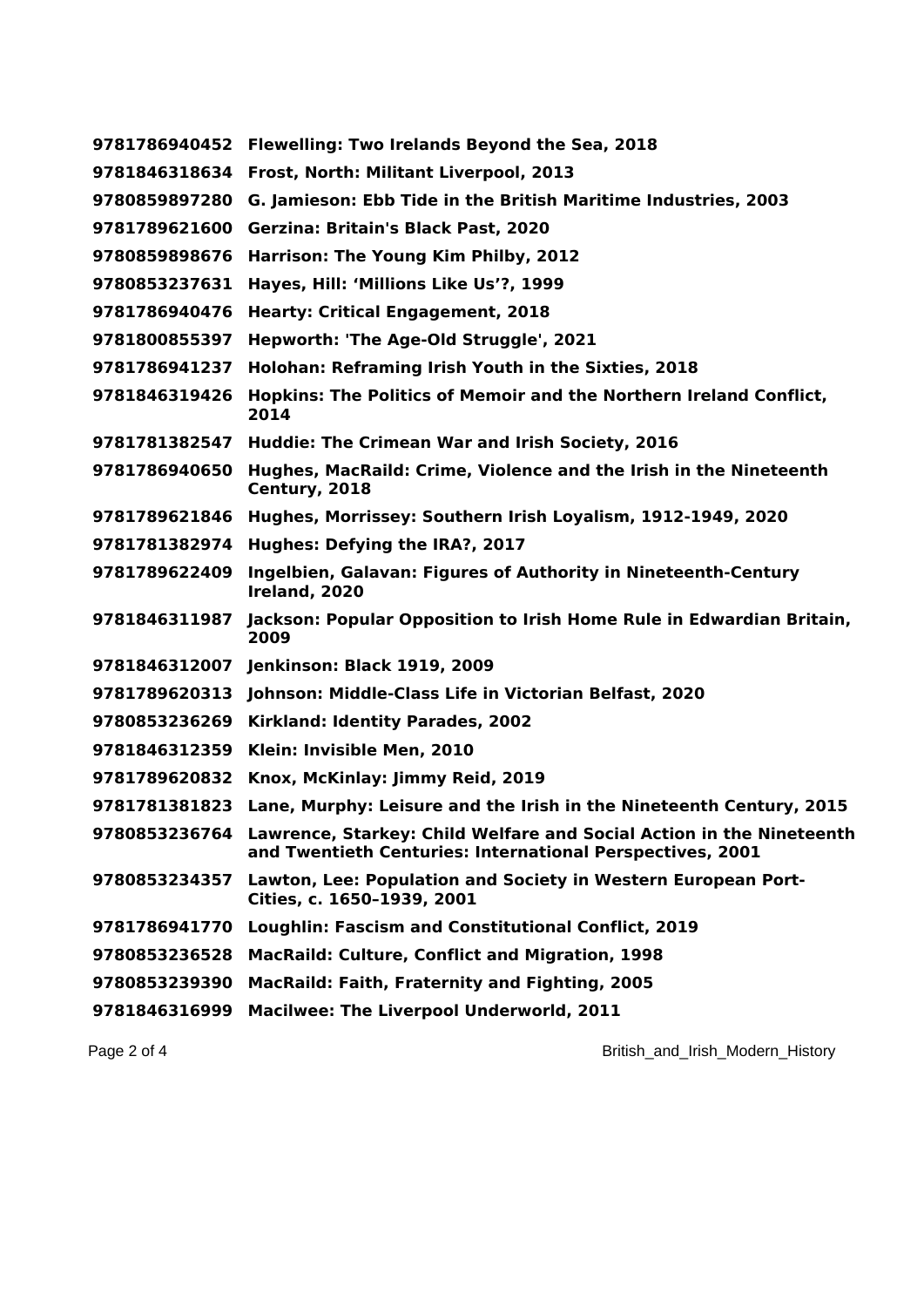| 9781846318986 | Mark-FitzGerald: Commemorating the Irish Famine, 2013                                                                 |
|---------------|-----------------------------------------------------------------------------------------------------------------------|
| 9781781380291 | Martin López, Rowbotham: The Winter of Discontent, 2014                                                               |
| 9780853239444 | <b>Martin: The Lancashire Giant, 2000</b>                                                                             |
| 9781846319471 | Mc Mahon: Homicide in pre-Famine and Famine Ireland, 2014                                                             |
| 9781789621860 | <b>McGaughey: Violent Loyalties, 2020</b>                                                                             |
| 9780853237143 | <b>McSheffrey: Planning Derry, 2000</b>                                                                               |
| 9781846318306 | Monger: Patriotism and Propaganda in First World War Britain, 2012                                                    |
| 9781846314742 | Moran: Irish Birmingham, 2010                                                                                         |
| 9781789620641 | Mulqueen: 'An Alien Ideology', 2019                                                                                   |
| 9781781383261 | <b>Mulvenna: Tartan Gangs and Paramilitaries, 2017</b>                                                                |
| 9780853238171 | <b>Munck: Labour and Globalisation, 2003</b>                                                                          |
| 9781781380260 | Noonan: The IRA in Britain, 1919-1923, 2014                                                                           |
| 9780859896801 | Normand, Roberts: Witchcraft in Early Modern Scotland, 2000                                                           |
| 9781789620306 | O'Donoghue: The Legacy of the Irish Parliamentary Party in<br>Independent Ireland, 1922-1949, 2020                    |
| 9780853238485 | <b>O'Leary: Irish Migrants in Modern Wales, 2004</b>                                                                  |
| 9781846319440 | Owen: Labour and the Caucus, 2014                                                                                     |
| 9781781380277 | O'Brien, Ó Beacháin: Political Communication in the Republic of<br>Ireland, 2014                                      |
| 9781846311413 | Pooley, Pooley et al: The Diary of Elizabeth Lee, 2010                                                                |
| 9781846316593 | Power: Building Peace in Northern Ireland, 2011                                                                       |
| 9780853237006 | Randall, Charlesworth: Markets, Market Culture and Popular Protest<br>in Eighteenth-Century Britain and Ireland, 1996 |
| 9781786941282 | <b>Ritchie: Isaac Nelson, 2018</b>                                                                                    |
| 9781786940100 | <b>Roberts: Liverpool Sectarianism, 2017</b>                                                                          |
| 9781786941756 | Robinson: Fishermen, the Fishing Industry and the Great War at Sea,<br>2019                                           |
| 9781846317439 | Ross: Smashing H-Block, 2011                                                                                          |
| 9781786940445 | <b>Sanders: The Long Peace Process, 2019</b>                                                                          |
| 9781846310676 | <b>Schwarz: Slave Captain, 2008</b>                                                                                   |
| 9780853238003 | <b>Simey: The Disinherited Society, 1996</b>                                                                          |
| 9780853236566 | <b>Starkey: Families and Social Workers, 2000</b>                                                                     |
| 9781846318719 | Taylor: Memory, Narrative and the Great War, 2013                                                                     |

Page 3 of 4 British\_and\_Irish\_Modern\_History